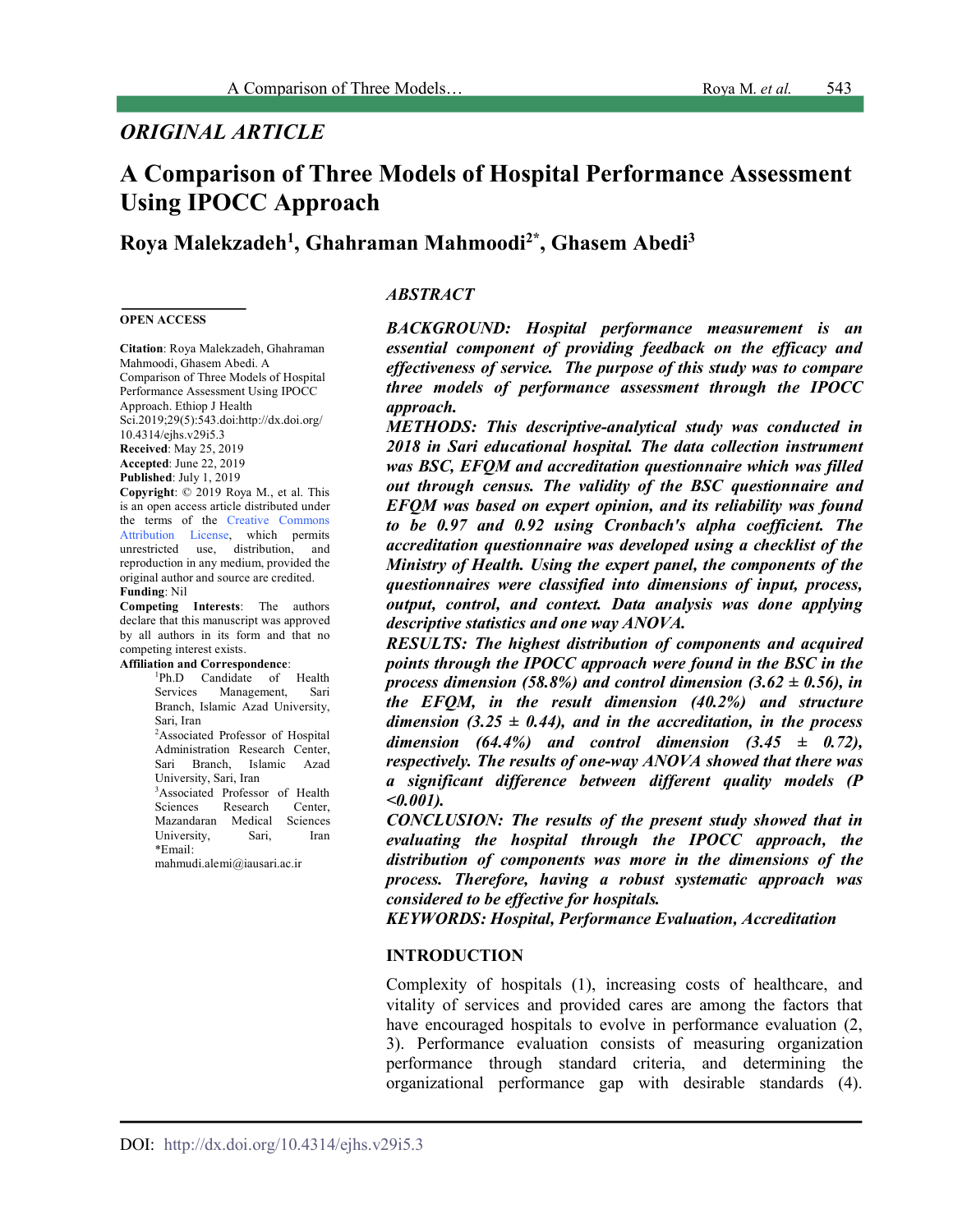Ethiop J Health Sci. Vol. 29, No. 4 July 2019

Hospital performance measurement is essential for providing feedback on the effectiveness of healthcare services and the extent to which programs are implemented. Indeed, this would lead to identifying strengths and weaknesses (5).

Locating these points helps in planning to achieve the standard and predetermined goals of the organization (4). Ultimately, this coordination leads to promoting health and meeting the needs of people and society (6). Therefore, evaluation is an integral part of any organization, since service improvement is sought through measurable information (7). Avoiding the assessment means abandoning valuable and scarce resources to an unknown fate (5). Where the performance of hospitals is not measured and evaluated, no steps can certainly be taken to improve them (8). In order to evaluate hospital performance, there are new and different methods, such as benchmarking, European Foundation for Quality Management, Balanced Scorecard, and Accreditation (9). BSC provides a diverse range of performance indicators in four perspectives: financial, customer relationship, internal process, and growth and learning, which can be used to evaluate the performance of hospitals and compare their performances accurately (10).

The EFQM is developed based on nine main criteria that are interconnected, and can affect each other in a progressive and cyclic manner. Of these, five criteria are "empowering" in an organization, and four other criteria are "outcome" of the performance and achievement of the organization's activities (11). Hospital accreditation is a process in which an independent organization, using expert and specialist knowledge (12), and based on written and predefined standards, takes measures in evaluating the units of the organization in the area in question, and decides in the case of granting executive authority (13). In this way, hospitals, in accordance with the existing standards and with regard to the safety of individuals, offer their services of high quality in order to improve their health and treatment outcomes (14). The results of a study done by Yang et al. (2005) showed that the implementation of balanced scorecard was a powerful and feasible framework for evaluating a hospital and had positive effects (15). The findings

Favaretti et al. (2015) also showed that the use of the EFQM model in hospitals resulted in improved organizational performance over time (16,17). Meanwhile, the findings from Devkaran and Farrell showed that preparation for accreditation had a significant effect on the improvement of hospital performance, so that 74% of the measures had a significant positive improvement after validation (18). Varied models of hospital performance

of a study conducted by Van Schoten (2016) and

evaluation often have a limited focus, and provide one-dimensional results of hospital performance. Hence, the interdependence of components is ignored. As a result, attention to indicators that lead to the overall promotion of the organization's performance is very important (9,19). In the meantime, this model is suitable as a simple mapping tool for all-round performance evaluation (20). Based on the Input, Process, Output, Control and Context (IPOCC) pattern, each system has an input that will be achieved by implementing a series of processes on inputs. Some actions in this pattern are in the background of all steps and actions that shadow all parts of the system, and are referred to as "context" (21). A review of the set of components for evaluation models in the form of IPOCC helps to identify, classify, and prioritize the factors that determine performance, which, in addition to affecting the quality of service, will help managers and active agents in the area of health services to make decent decisions to provide better customer service and satisfaction. Therefore, this study aimed to compare the three different models of hospital performance assessment through the IPOCC approach.

#### **METHODS**

This descriptive-analytical study was conducted to compare the three models of hospital performance assessment with IPOCC approach in Sari educational and therapeutic Center from May to November in 2018. The hospital performance assessment was done according to three models; accreditation, BSC and EFQM. The validity of the BSC questionnaire and EFQM was based on expert opinion, and its reliability using Cronbach's alpha coefficient of the first two models was assumed to be 0.97 and 0.92. The scale of these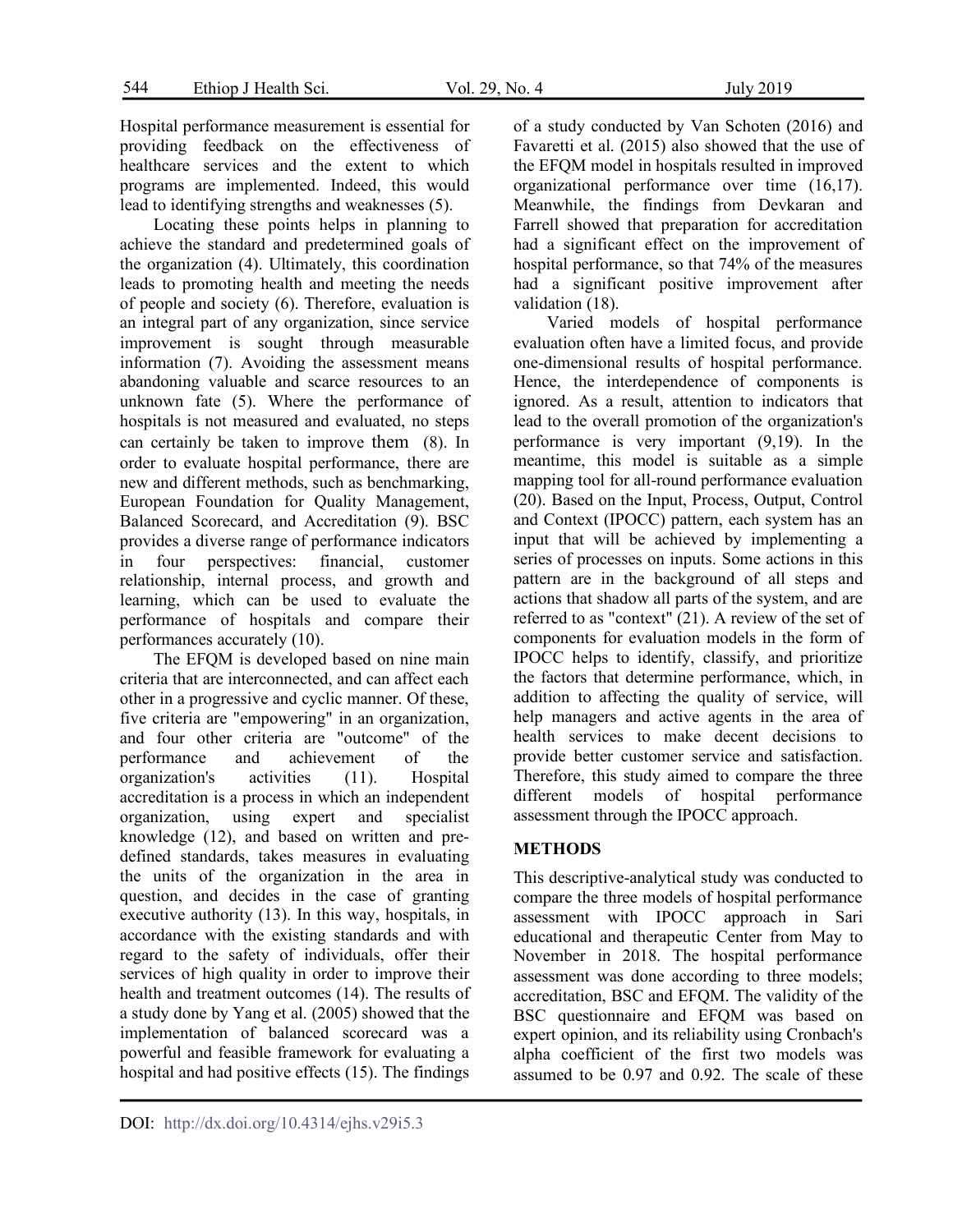questionnaires was a Likert spectrum of five options, varying from the lack of adequate (strongly disagree) actions to complete progress in each field (strongly agree).

Due to the low number of target population , sampling was not carried out, and the study was conducted as a census. The target population of these two models consisted of 33 people of the top, middle, and low level managers of the hospital. They were the chairman, managing director, deputy dean for education, treatment, research, and support in the educational center according to organizational charts. The study population also included nursing director, human resources director, financial manager, and head nurse, quality improvement manager, IT director, director of medical equipment, and director of hospital health information. Chief clinical nurses (25 clinical departments), and head of paraclinical sections, including pharmaceutical management, imaging, laboratory, and pathology staff also participated in this study. The BSC consisted of 4 criteria of internal processes, growth and learning, finance, and customers with 69 questions.

The EFQM questionnaire included 214 questions in 9 criteria of leadership, policy and strategy, people, partnership and resources, processes, customer results, people results, society results, and key performance results, and 36 other sub-criteria that overall had 1000 points, of which 500 points belonged to the outcome criteria. The criteria for entry into the study included the top, mid, and low level hospital managers who were willing to participate in the study. Those who were not willing to participate in the study or those who did not fill out the questionnaire were excluded from the study.

Accreditation data collection was done by using the national accreditation standards verification checklist, the third edition of the ministry of health. The Likert scale with 5 options was also used in this study for scoring. Given that the checklist was extracted from the national accreditation standards book of Iran, its validity was approved by the ministry of health and medical education of Iran. Using these checklists, the data needed to assess the compliance rate of accreditation standards in eight dimensions of management and leadership, care and treatment, nursing service management, patient rights, drug and equipment management, information management, para-clinical services, and prevention and health in different sections were collected by a team of medical specialists and nursing experts along with hospital and health managers. Permission was taken from the university authorities and target hospitals and written informed consent was obtained from the participants. Moreover, confidentiality was afforded to participants in current research

A team of 25 healthcare management scholars with sufficient experience was formed. Using the comments in the expert group, the components of the BSC, EFQM,and accreditation were categorized as input, process, output, control, and context components. Then, the hospital's performance in each model was assessed through the IPOCC approach.To analyze the data, descriptive and inferential statistics, such as frequency, mean, standard deviation, and one way ANOVA were used.

#### **RESULTS**

The findings of the present study showed that out of a total of 33 people who responded to organizational excellence questionnaire and balanced scorecard, 26 (78.8%) were females while 7 (21.2%) were males. Also, the results showed that most respondents (45.5%) were in the age range of 40 to 50 years. The participants of the current research were in the age group of 30-40 years (30.3%), and 20-30 years (15.2%). The rest were in the age group of 50 years and older  $(9.1\%)$ . Most of the examinees  $(78.8\%)$  had bachelor's degree and the rest had master's degree or higher (21.2%). Many of the participants (30.3%) had 10 to 15 years of work experience. Hence, 24.2% of them had an experience of over 25 years, and 21.2% had worked for 15 to 20 years, while 12.1% of them had 20 to 25 years of working experience. The rest (12.1%) had less than 5 years of experience.

Based on the results of the research, the studied center obtained the highest score in the evaluation with the accreditation model with the rate of 70.28% while it gained 62.5% and 63.3% points in the evaluation with organizational excellence models and balanced scorecard, respectively. As is shown in Table 1 and based on the findings, the highest percentage and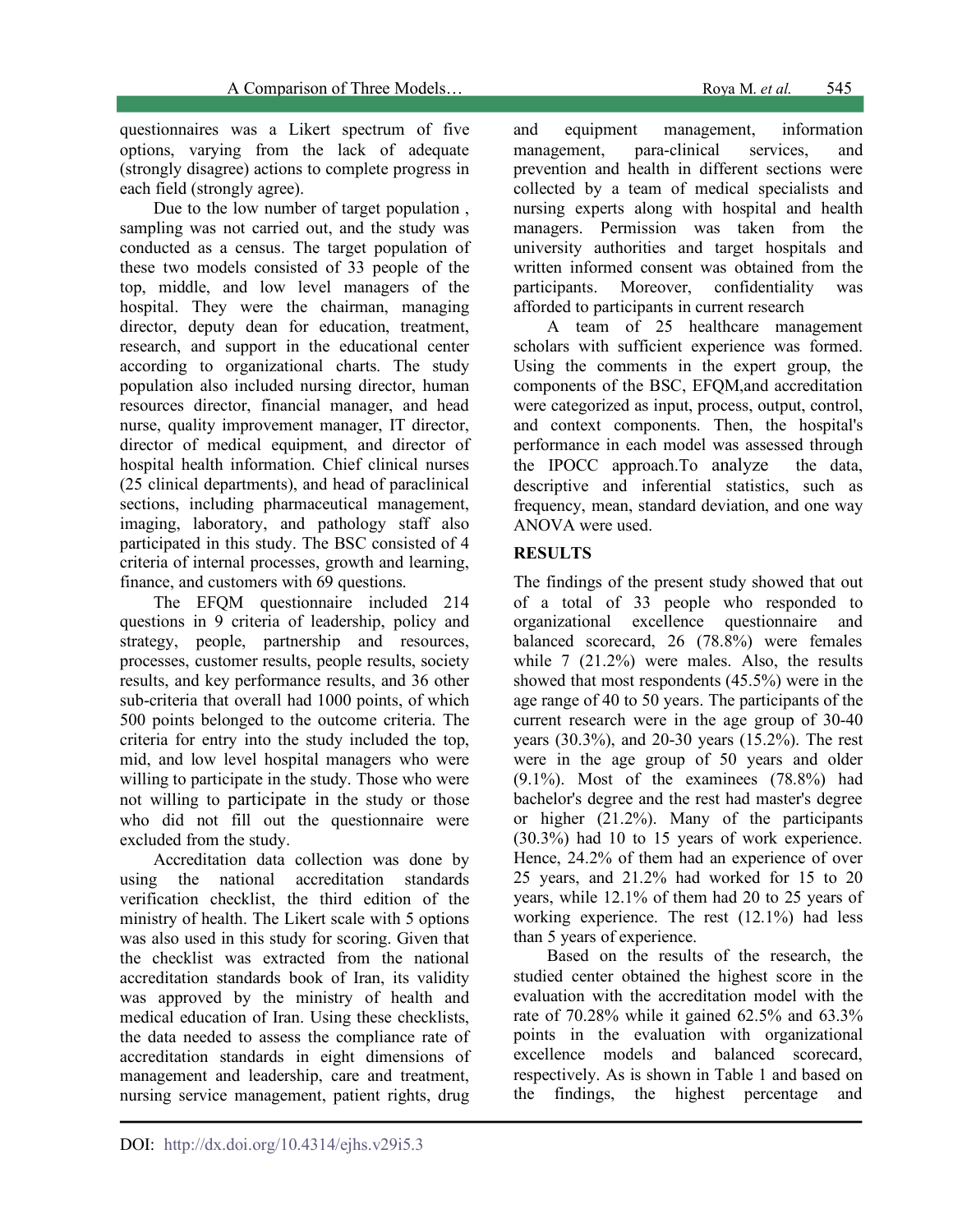distribution of components of quality models through the IPOCC approach belonged to the process dimension (58.8%) in the BSC model, outcome dimension in EFQM model(39.2%), and process dimension in accreditation model (64.4%).

|  |  |  | Table 1: Distribution of quality evaluation model components through the IPOCC approach |
|--|--|--|-----------------------------------------------------------------------------------------|
|--|--|--|-----------------------------------------------------------------------------------------|

| <b>IPOCC Components</b> | Input<br>N(%) | <b>Process</b><br>N(% | <b>Outcome</b><br>N(% | Control<br>N(% | Context<br>N(% |
|-------------------------|---------------|-----------------------|-----------------------|----------------|----------------|
| <b>BSC</b>              | 7(10.3)       | 40(58.8)              | 2(2.9)                | 7(10.3)        | 12(7.7)        |
| <b>EFOM</b>             | 17(7.9)       | 81(37.9)              | 86(40.2)              | 0(0)           | 30(14)         |
| Accreditation           | 56(21.9)      | 113(64.4)             | 13(6.6)               | 14(7.1         | 0(0)           |

The general status of the distribution of components of quality models with the IPOCC

approach is illustrated using radar chart in Figure 1.



*Figure 1: Radar chart distribution status of the quality evaluation elements eomponents with the IPOCC approach.*

As is shown in Table 2, in BSC, process dimension with an average of 3.62, and in EFQM, structure dimension with an average of 3.25, and in accreditation, control dimension with an average of 3.45 acquired the highest score of hospital performance evaluation through IPOCC approach. In this study, the results of one-way ANOVA showed that there was a significant difference between the components of different quality models.

Table 2: Hospital benefits in quality models with IPOCC Approach

| <b>IPOCC Components</b> | Input<br>$\pm$ SD<br>Mean | <b>Process</b><br>$Mean \pm SD$ | <b>Outcome</b><br>$Mean \pm SD$ | Control<br>$Mean \pm SD$ | Context<br>$Mean \pm SD$ | P-value |
|-------------------------|---------------------------|---------------------------------|---------------------------------|--------------------------|--------------------------|---------|
| <b>BSC</b>              | $29\pm0.54$               | $3.18\pm0.61$                   | $2.95 \pm 1.19$                 | $3.62\pm0.56$            | $3.02\pm0.88$            | < 0.001 |
| <b>EFOM</b>             | $3.25 \pm 0.44$           | $3.17\pm0.58$                   | $3.11\pm0.45$                   | $\overline{\phantom{a}}$ | $3.20 \pm 0.62$          | < 0.001 |
| Accreditation           | $2.99 \pm 0.51$           | $3.16\pm0.36$                   | $3.02 \pm 0.33$                 | $3.45\pm0.72$            | $\overline{\phantom{a}}$ | < 0.001 |

Considering the participants' responsiveness to the scales of BSC, EFQM, and accreditation, the general status of the hospital's percentage points based on quality models with the IPOCC approach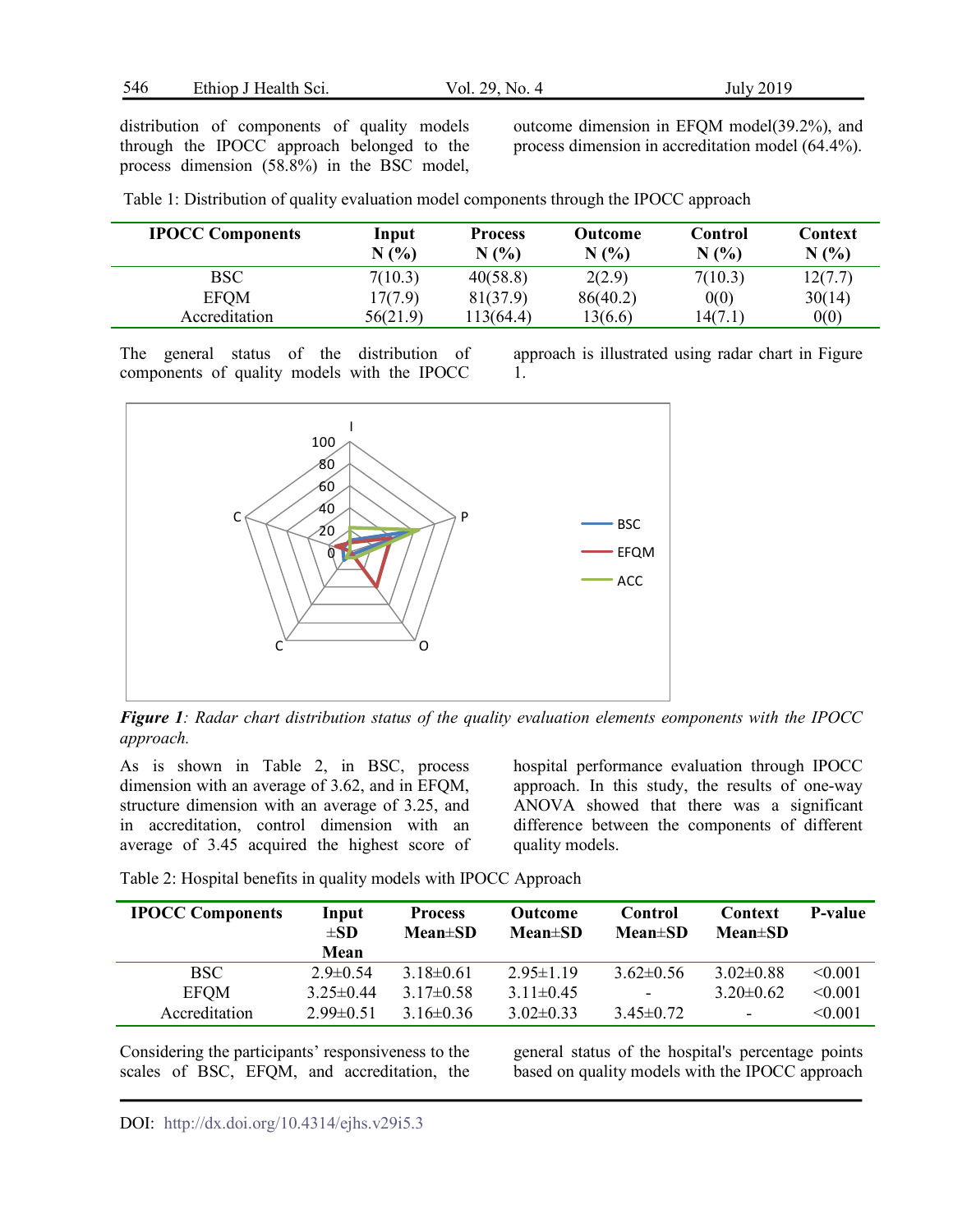using the radar chart is shown in Figure 2. In addition, as is shown in Table 3, the results of oneway ANOVA showed that there was a significant difference between different quality models.



*Figure 2: Radar chart of the percentage of hospital points based on quality models with the IPOCC approach*

| <b>Overall performance</b> | <b>Sum of Squares</b> | <b>Degree of Freedom</b> | Mean square |       | P-value |
|----------------------------|-----------------------|--------------------------|-------------|-------|---------|
| Between groups             | 4.324                 |                          | 0.618       | 5.567 | < 0.001 |
| In group                   | 6.213                 |                          | 0 1 1 1     |       |         |
| Total                      | 10.537                |                          |             |       |         |

## Table 3: One-way ANOVA

#### **DISCUSSION**

The main aim of this study was to compare the three models of performance assessment with the IPOCC approach in Sari medical educational center. The result indicated that the study center obtained the highest score (70.28%) in the evaluation with accreditation model. It also scored 62.5% and 63.3% in the evaluation with organizational excellence models and balanced scorecard, respectively. This was mainly due to the increasing emphasis of accreditation standards on process and structural components.The results of the study further showed that in distributing BSC components with the IPOCC approach, more attention was paid to process components. In its assessment, control, process, context, outcome, and structure components obtained the highest scores.

The results of Behrouzi et al. (2014) showed that "internal processes" were a significant perspective of BSC. Then, structural resources, such as financial control and the importance of financial information flow were highlighted for efficient use of resources (10). Kim and Josey (2008) investigated the implementation of balanced scorecard in an indigenous hospital over a year. Their results indicated a high growth in the indices of internal processes, and consequently income and profitability (22), which was found to be consistent with the findings of the current study. In a study conducted by Nippak et al. (2014), hospital performance was calculated based on a balanced scorecard and according to input, process, output, and outcome indices, and the most important criterion for priority in measuring the performance level was the "outcome" criterion (20). Hence, the findings of their study was not in line with the results of the present study. The results of studies conducted by Wu et al. (2008) (23) and Chung et al. (2005) (24) also indicated that among the views of balanced scorecard, customer perspective was more significant than other views, which differed from the distribution of the components of the BSC model in the IPOCC approach, as well as the score obtained by the current study. This could be due to less attention to outcome indices in the Ministry of Health's issued programs, especially in state hospitals. Meanwhile, the present study was carried out following the reform of the health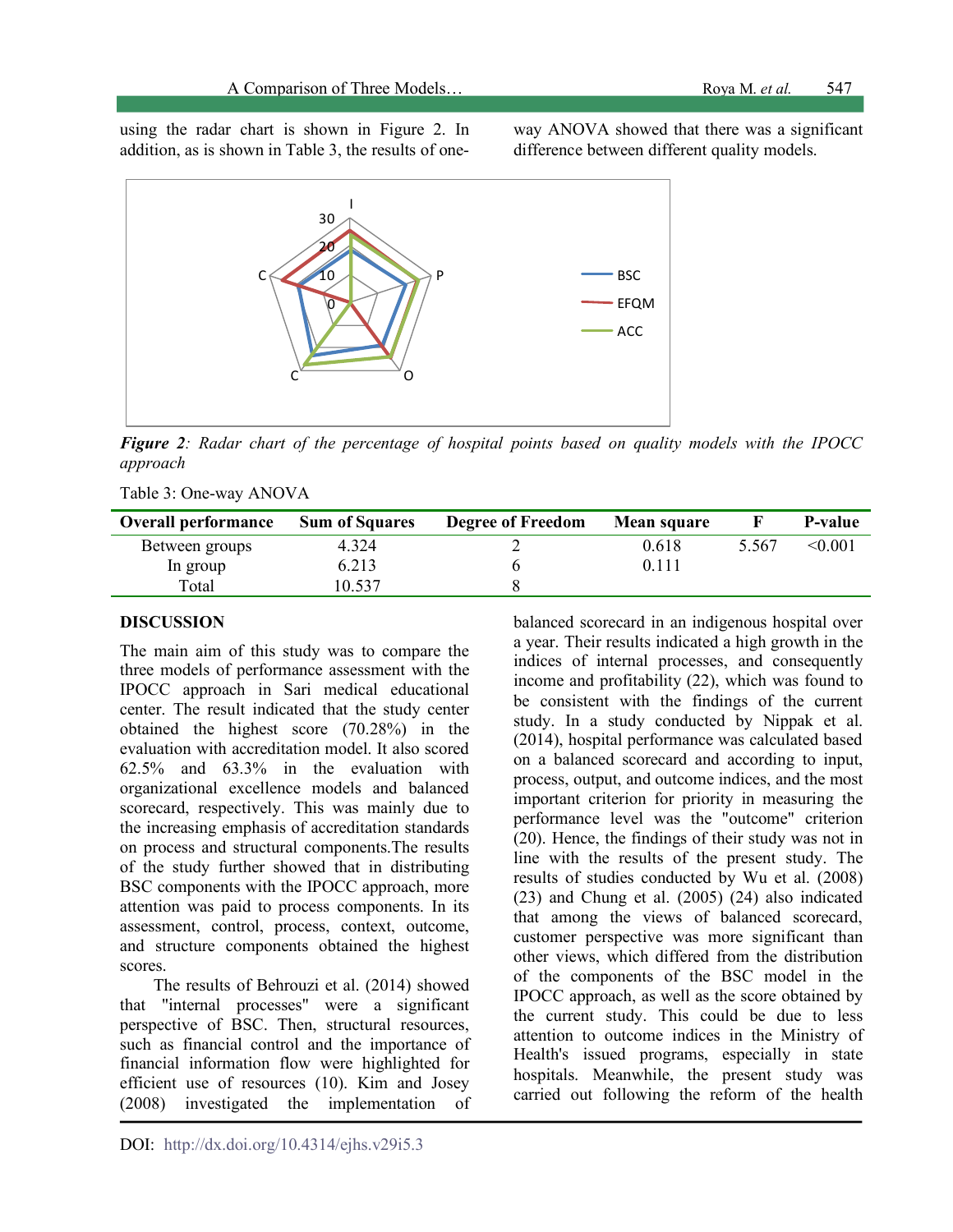system of Iran. Contractionary policies of the government in managing health expenditures reduced the allocation of budget to development activities derived from the results of satisfaction survey in addition to suggestions and complaints of clients.

The results of the present study showed that in the distribution of components of the EFQM evaluation model through the IPOCC approach, more attention was paid to the dimensions of outcome and process. To the best of our knowledge, there are no local or international studies similar to the current study. Considering the analysis of the data and the obtained points about the empowerment measures and the results, it can be concluded that the target hospital was in a relatively good condition, which was partly in line with the results of the hospitals of Hasheminejad (Tehran) and Yodin Italy (25, 26).

Based on the results, the studied center obtained the lowest score in terms of outcome and process. This indicates that the hospital has not fully distinguished and understood the needs of customers, employees, and other stakeholders. These findings were in agreement with the findings of Valleje, Sanchez and Nabitz (27-29), while they did not match the findings of Dehnavi,Vernero, Sajadi (25,26,30). The results also indicated that the key processes and supports of the hospital were not properly designed, which was consistent with the findings of Imani-Nasab et al. (31) and inconsistent with the findings of Nabitz (29). Based on the results of the current research, achieving the highest score in the input dimension has shown that the hospital was in a desirable position in the field of resource management (financial and human). These finding was consistent whit the findings of Vernero (28), but did not match the findings of Sanchez (26). This could be due to less attention given to outcome indices in the ministry of health's issued programs.

The results of the study showed that the distribution of components of the evaluation model of accreditation with the IPOCC approach was more focused on the process dimension. Thus, the distribution of accreditation measures was prioritized in terms of structural, control, and outcome components. In the meantime, no

component (metric) focused on examining the grounds on which the hospital was providing services. However, in the center's evaluation, the dimensions of structure and the outcome obtained the lowest scores. Mosadeqhrad (2016) stated that in the first edition of the hospital standards, three standards of structure, process, and output (outcome) were considered. However, more weight was given to structural and process standards, which need to be improved so as to improve hospital outcomes (32).

Another study conducted by Mosadeghrad et al. (2017) showed that Iran's accreditation standards emphasized work structures and processes, and the number of outcome measures and its result were very limited (33). Mohebbifar (2017) also obtained a significant negative correlation between the scores of hospital accreditation and patients'outcomes (34). A study on 36,777 patients in 73 hospitals in Germany (2010) showed that accreditation did not lead to patients' satisfaction (35), which was found to be consistent with the distribution of components and evaluation in this study. It should be said that Several studies have proved the positive impact of accreditation on the effectiveness of services and the improvement of hospital outcomes (36), which was different from the results of the current study. The reason for achieving low scores in terms of structure and outcome can be old age of the studied center (37) and the hoteling project conducted in the hospital, the noise of which is generated by the construction, which then can affect the results and satisfaction of the patients.

In conclusion, the results of the present study showed that in evaluating the hospital through the IPOCC approach, the highest distribution of components was in the BSC and accreditation in the process dimension and in the EFQM in the output and process dimensions. Also, the highest hospital scores were in the BSC and accreditation in the control dimension and the EFQM in the input dimension. Although the distribution of components was more in the dimensions of the process and result, the scores obtained were not appropriate in this dimension. Therefore, having a robust systematic approach that focuses on a management based on all the dimensions effective in performance is suggested. These dimensions

DOI: http://dx.doi.org/10.4314/ejhs.v29i5.3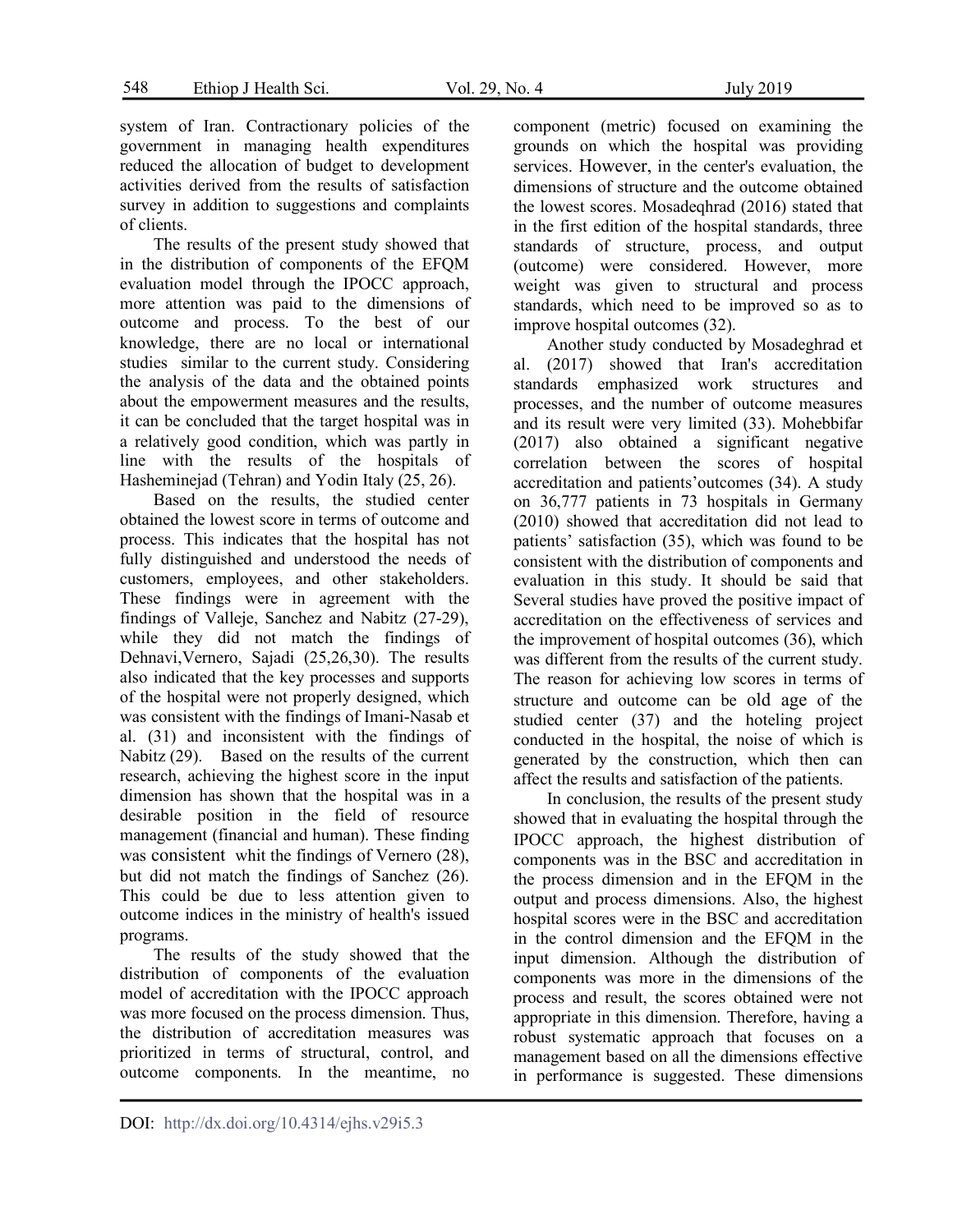mainly include outcome, process, and context, along with the dimensions of control and structure. Meanwhile, using the IPOCC approach as a simple mapping tool was recommended to help managers to identify critical steps in the service provision process.

### **ACKNOWLEDGEMENTS**

The authors are sincerely thankful for the cooperation of the management team, the clinical and para-clinical sections, and the logistic department at Sari educational and therapeutic Center. This study was based on the Ph.D. thesis with the code of ethics of IR.IAU.CHALUS.REC.

#### **REFERENCES**

- 1. Janati A, Hasanpoor E, Hajebrahimi S, Sadeghi-Bazargani H. Health care managers' perspectives on the sources of evidence in evidence-based hospital management: A qualitative study in Iran, *Ethiopian journal of health sciences*. 2017;27(6):659-68.
- 2. Eghbal F. Assessment of human resource management performance at Isfahan Medical Science based on European Foundation for Quality Management [M. Sc. Thesis]. Isfahan: Isfahan University, *Faculty of Education and Psychology*. 2008.
- 3. Abedi G, Malekzadeh R, Amirkhanlou A. Assessment of Resident Physician Program: A Case Study of Mazandaran. *Journal of Mazandaran University of Medical Sciences*.2018;27(157):93-181.
- 4. Mohammadi M, Ziapoor A, Mahboubi M, Faroukhi A, Amani N, Hydarpour F, et al. Performance evaluation of hospitals under supervision of kermanshah medical sciences using pabonlasoty diagram of a five-year period (2008- 2012). *Life SciJ.* 2014;11(1):77.
- 5. Haghdoost A, Mehrolhassani M, Khajehkazemi R, Fallah M, Dehnavieh R. Monitoring indicators of Iranian health system reform plan. 2013;16(3):171- 81.
- 6. Malekzadeh R, Aghah R, Rouhanizadeh H, Abedini E, Fallah M. The Rate of Cesarean Section andIts Indications Before and After the Implementation of Health System Reform in the Hospitals of Mazandaran Province, 2013-2106. *Journal of Mazandaran University of Medical Sciences*. 2018;28(165):129-39.
- 7. Malekzadeh R, Araghian Mojarad F, Amirkhanlou A, Sarafraz S, Salmanpour M. Causes of discharge against medical advice in hospitals affiliated with

Mazandaran university of medical sciences, 2014. *Journal of Mazandaran University of Medical Sciences*. 2016;26(140):95-102.

- 8. Iravani T, Fazli S, Alvandi M. Applying a fuzzy AHP and BSC approach for evaluating the Performance of Hasheminejad kidney center, Iran. *Health Inform Manag.* 2012;9(3):327-38.
- 9. Yüksel İ, Dağdeviren M. Using the fuzzy analytic network process (ANP) for Balanced Scorecard (BSC): A case study for a manufacturing firm. *Expert Systems with Applications*. 2010;37(2):1270-8.
- 10. Behrouzi F, Shaharoun AM, Ma'aram A. Applications of the balanced scorecard for strategic management and performance measurement in the health sector. *Australian Health Review*.2014;38(2):208-17.
- 11. Yousefinezhadi T, Mohamadi E, Palangi HS, Sari AA. The effect of ISO 9001 and the EFQM model on improving hospital performance: a systematic review. *Iranian Red Crescent Medical Journal*. 2015;17(12):1-5.
- 12. Al-Assaf A, AKGÜN HS. Healthcare Accreditation in Kazakhstan: Methods and Impact. *Health Care Academician Journal*. 2016;3(2):57- 63.
- 13. Vanoli M, Traisci G, Franchini A, Benetti G, Serra P, Monti MA. A program of professional accreditation of hospital wards by the Italian Society of Internal Medicine (SIMI): self-versus peer-evaluation. *Internal and emergency medicine*. 2012;7(1):27-32.
- 14. Braithwaite J, Greenfield D, Westbrook J, Pawsey M, Westbrook M, Gibberd R, et al. Health service accreditation as a predictor of clinical and organisational performance: a blinded, random, stratified study. *BMJ Quality & Safety*. 2010;19(1):14-21.
- 15. Yang C-C, Cheng L-Y, Yang C-W. A study of implementing Balanced Scorecard (BSC) in nonprofit organizations: A case study of private hospital. *Human Systems Management.*2005;24(4):285-300.
- 16. van Schoten S, de Blok C, Spreeuwenberg P, Groenewegen P, Wagner C. The EFQM Model as a framework for total quality management in healthcare: Resultsof a longitudinal quantitative study. *International journal of operations & production management.*2016;36(8):901-22.
- 17. Favaretti C, De Pieri P, Torri E, Guarrera G, Fontana F, Debiasi F, et al. An EFQM excellence model for integrated healthcare governance. *International journal of health care quality assurance*. 2015;28(2):156-72.